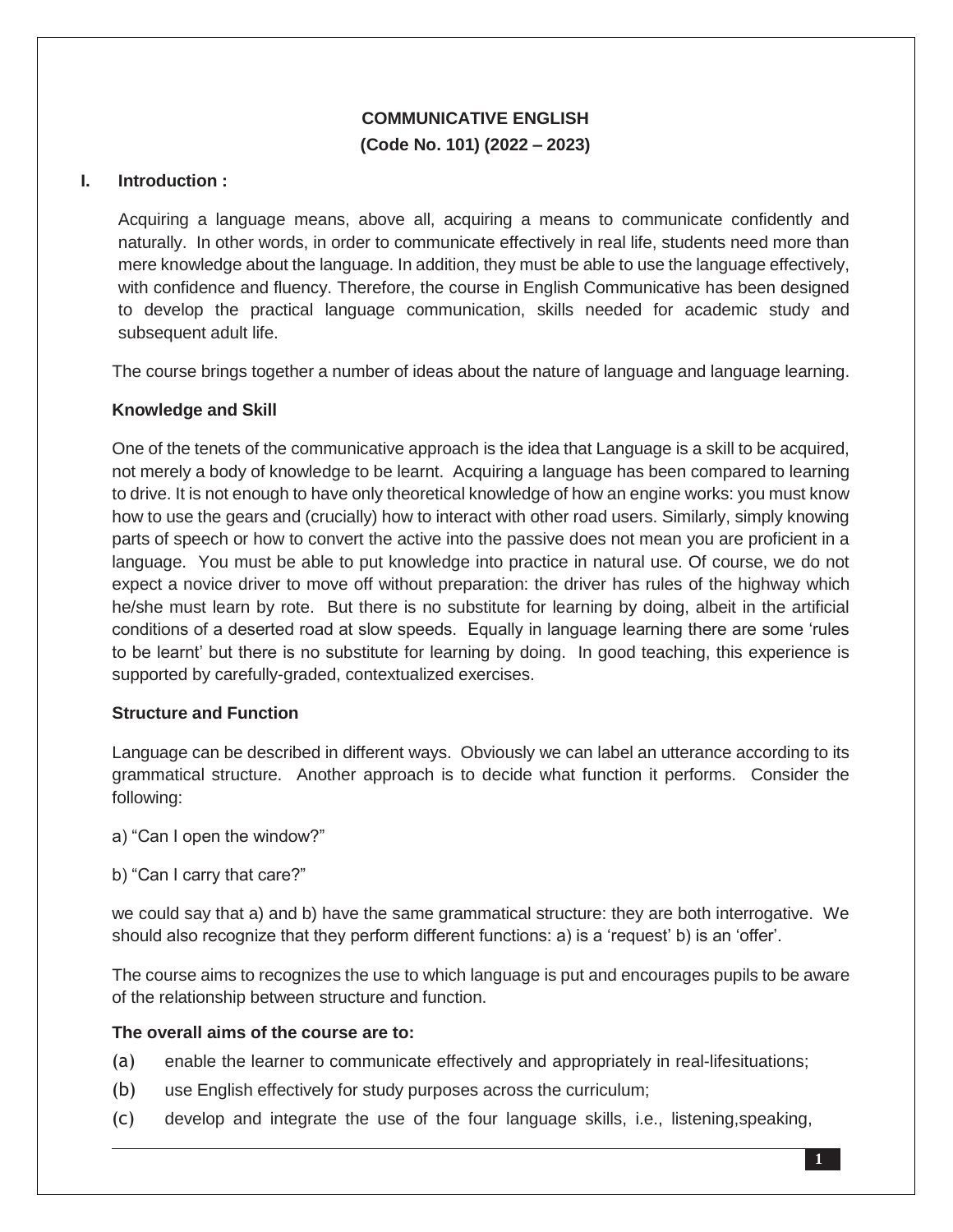reading and writing;

- (d) develop interest in and appreciation of literature;
- (e) revise and reinforce structures already learnt.

To develop creativity, Students should be encouraged to think on their own and express their ideas using their experience, knowledge and imagination, rather than being text or teacher dependent. Students should be encouraged to monitor their progress, space out their learning, so they should be encouraged to see language not just as a functional tool, but as an important part of personal development and inculcation of values.

# **II. Objectives**

# **READING**

By the end of the course, students should be able to:

- 1. read silently at varying speeds depending on the purpose of reading;
- 2. adopt different strategies for different types of text, both literary and non-literary;
- 3. recognise the organization of a text;
- 4. identify the main points of a text;
- 5. understand relations between different parts of a text through lexical and grammatical cohesion devices;
- 6. anticipate and predict what will come next in a text;\*
- 7. deduce the meaning of unfamiliar lexical items in a given context;
- 8. consult a dictionary to obtain information on the meaning and use of lexicalitems;<sup>\*</sup>
- 9. analyse, interpret, infer (and evaluate) the ideas in the text;
- 10. select and extract, from a text, information required for a specific purpose (and record it in note form);
- 11. transcode information from verbal to diagrammatic form;
- 12. retrieve and synthesise information from a range of reference materials usingstudy skills such as skimming and scanning;
- 13. interpret texts by relating them to other material on the same theme (and totheir own experience and knowledge);
- 14. read extensively on their own.

# **WRITING**

By the end of the course, students should be able to:

- 1. express ideas in clear and grammatically correct English, using appropriate punctuation and cohesion devices;
- 2. write in a style appropriate for communicative purposes;
- 3. plan, organise and present ideas coherently by introducing, developing and concluding a topic;
- 4. write a clear description (e.g., of a place, a person, an object or a system);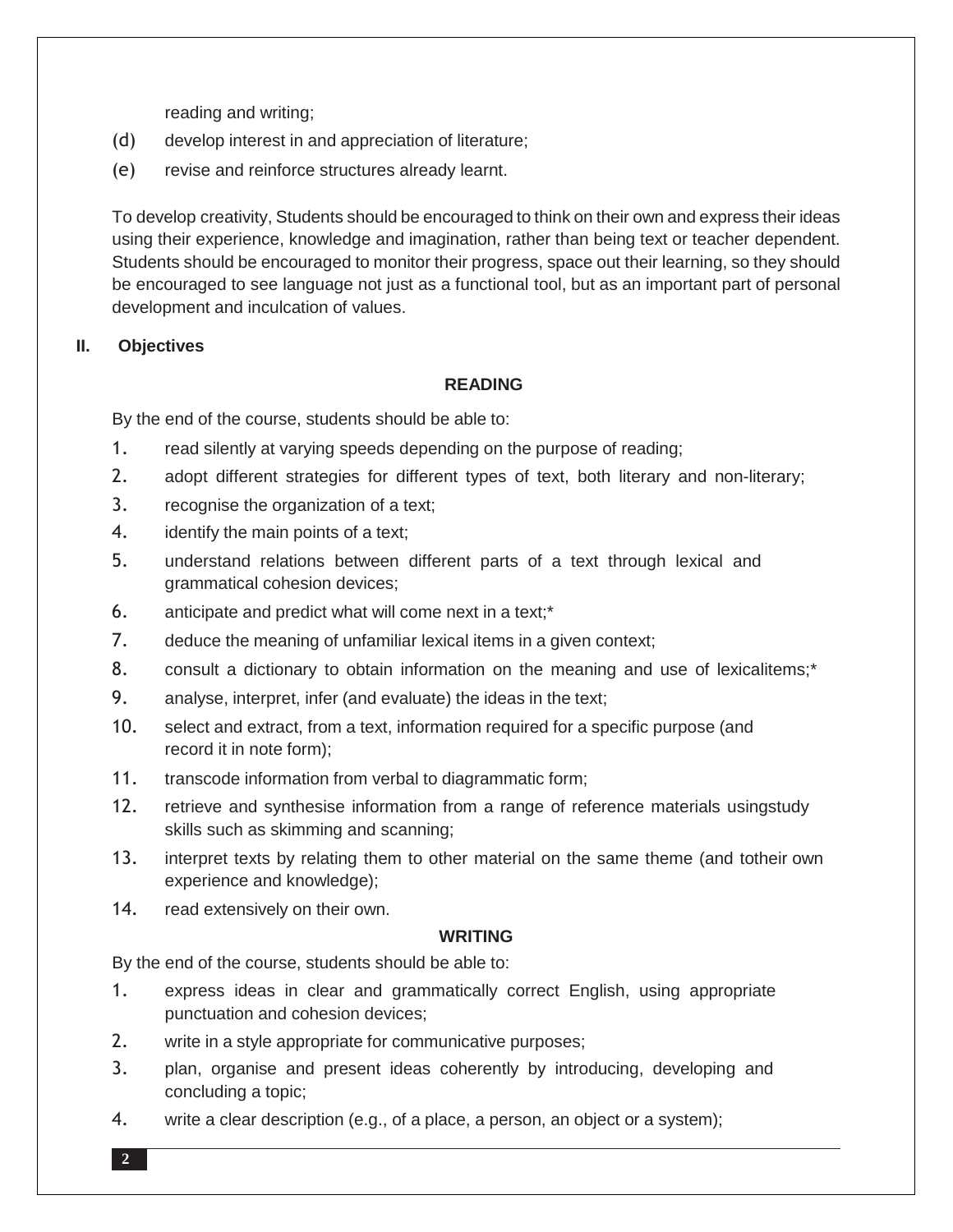- 5. write a clear account of events (e.g., a process, a narrative, a trend or a cause-effect relationship);
- 6. compare and contrast ideas and arrive at conclusions;
- 7. present an argument, supporting it with appropriate examples;
- 8. use an appropriate style and format to write letters (formal and informal),biographical sketches, dialogues, speeches, reports, articles, e-mails and diary entries;
- 9. monitor, check and revise written work;
- 10. expand notes into a piece of writing;
- 11. summarise or make notes from a given text; and
- 12. decode information from one text type to another (e.g., diary entry to letter, advertisement to report, diagram to verbal form).

(\* Objectives which will not be tested in a formal examination)

# **LISTENING**

By the end of the course, students should be able to:

- 1. adopt different strategies according to the purpose of listening (e.g., for pleasure, for general interest, for specific information);
- 2. use linguistic and non-linguistic features of the context as clues to understanding and interpreting what is heard (e.g., cohesion devices, key words, intonation, gesture, background noises);
- 3. listen to a talk or conversation and understand the topic and main points;
- 4. listen for information required for a specific purpose, e.g., in radio broadcast, commentaries, airport and railway station announcements;
- 5. distinguish main points from supporting details, and relevant from irrelevant information;
- 6. understand and interpret messages conveyed in person or by telephone;
- 7. understand and respond appropriately to directive language, e.g., instruction, advice, requests and warning;
- 8. understand and interpret spontaneous spoken discourse in familiar social situations.

# **SPEAKING**

By the end of the course, students should be able to:

- 1. speak intelligibly using appropriate word stress, sentence stress and intonationpatterns;
- 2. adopt different strategies to convey ideas effectively according to purpose, topicand audience (including the appropriate use of polite expressions);
- 3. narrate incidents and events, real or imaginary in a logical sequence;
- 4. present oral reports or summaries; make announcements clearly and confidently;
- 5. express and argue a point of view clearly and effectively;
- 6. take active part in group discussions, showing ability to express agreement or disagreement, to summarise ideas, to elicit the views of others, and to present own ideas;
- 7. express and respond to personal feelings, opinions and attitudes;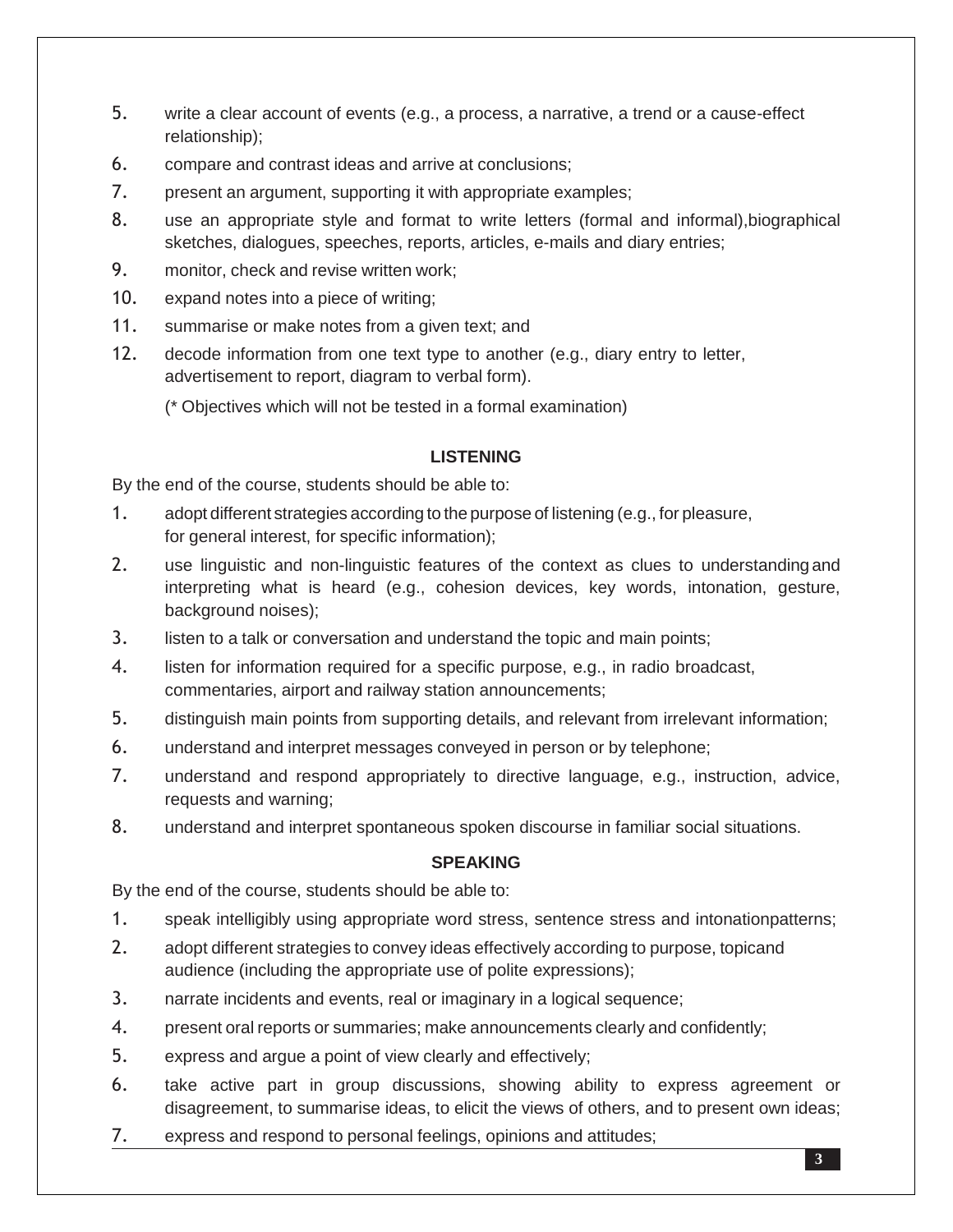- 8. convey messages effectively in person or by telephone;
- 9. frame questions so as to elicit the desired response, and respond appropriately to questions;
- 10. participate in spontaneous spoken discourse in familiar social situations.

# **GRAMMAR**

By the end of the course, students should be able to use the following accurately and appropriately in context:

## **1. Verbs :-**

- present/past forms
- simple/continuous forms
- perfect forms
- future time reference
- modals
- active and passive voice
- subject-verb concord
- non-finite verb forms (infinitives and participles)

## **2. Sentence Structure :-**

- connectors
- types of sentences
- affirmative/interrogative sentences negation
- **exclamations**
- types of phrases and clauses
	- finite and non-finite subordinate clauses
	- noun clauses and phrases
	- adjective clauses and phrases
	- adverb clauses and phrases
- indirect speech
- comparison
- nominalisation

# **3. Other Areas :-**

- determiners
- pronouns
- prepositions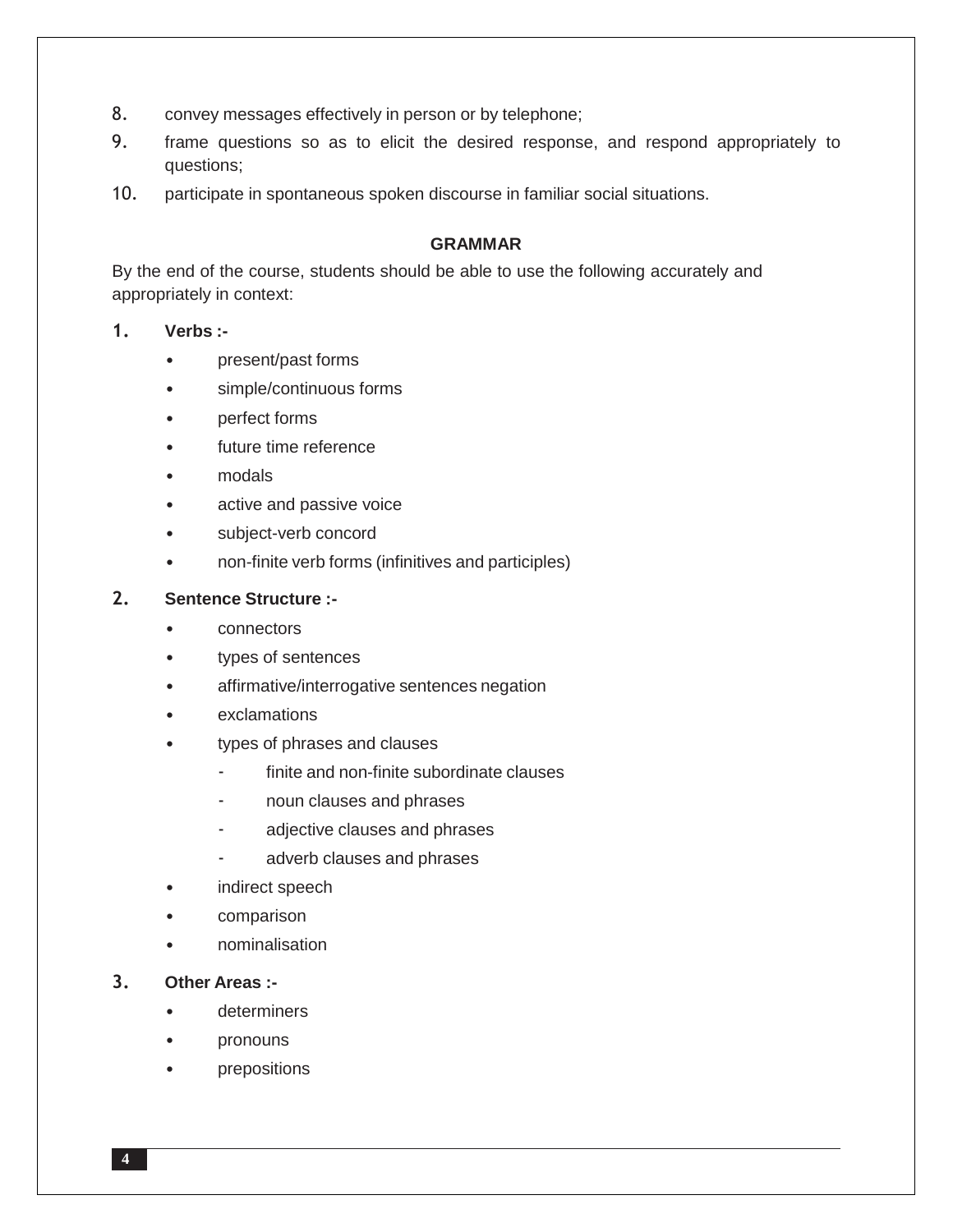# **LITERATURE**

By the end of the course, students should be able to understand, interpret, evaluate and respond to the following features in a literary text:

- 1 Character as revealed through
	- appearance and distinguishing features
	- socio-economic background
	- action/events
	- expression of feelings
	- speech and dialogues
- 2 Plot/Story/Theme emerging through main events
	- progression of events and links between them
	- sequence of events denoting theme
- 3 Setting, as seen through time and place, socio-economic and cultural background,people, beliefs and attitudes.
- 4 Form
	- rhyme
	- rhythm
	- simile
	- metaphor
	- pun
	- repetition

## **III. Role of the Teacher**

 $\overline{a}$ 

Unlike a teacher-centred classroom, where the teacher plays a dominant role, speaks most of the time, and interacts with the class as a whole, for the success of this course teachers will need to adopt a variety of roles.

Littlewood<sup>1</sup> sets out these roles as follows:

As a general overseer of his/ her students' learning, the teacher must aim to coordinate the activities so that they form a coherent progression, leading towards greater communicative ability.

As a classroom manager, he/ she is responsible for grouping activities into 'lessons' and for ensuring that these are satisfactorily organized at a practical level.

In many activities, he/ she may perform the familiar role of language instructor: he/ she will present new language, exercise direct control over the learner's performance, evaluate and correct it, and so on.

<sup>1</sup> Littlewood, WT (1981) Communicative Language Teaching, Cambridge University Press.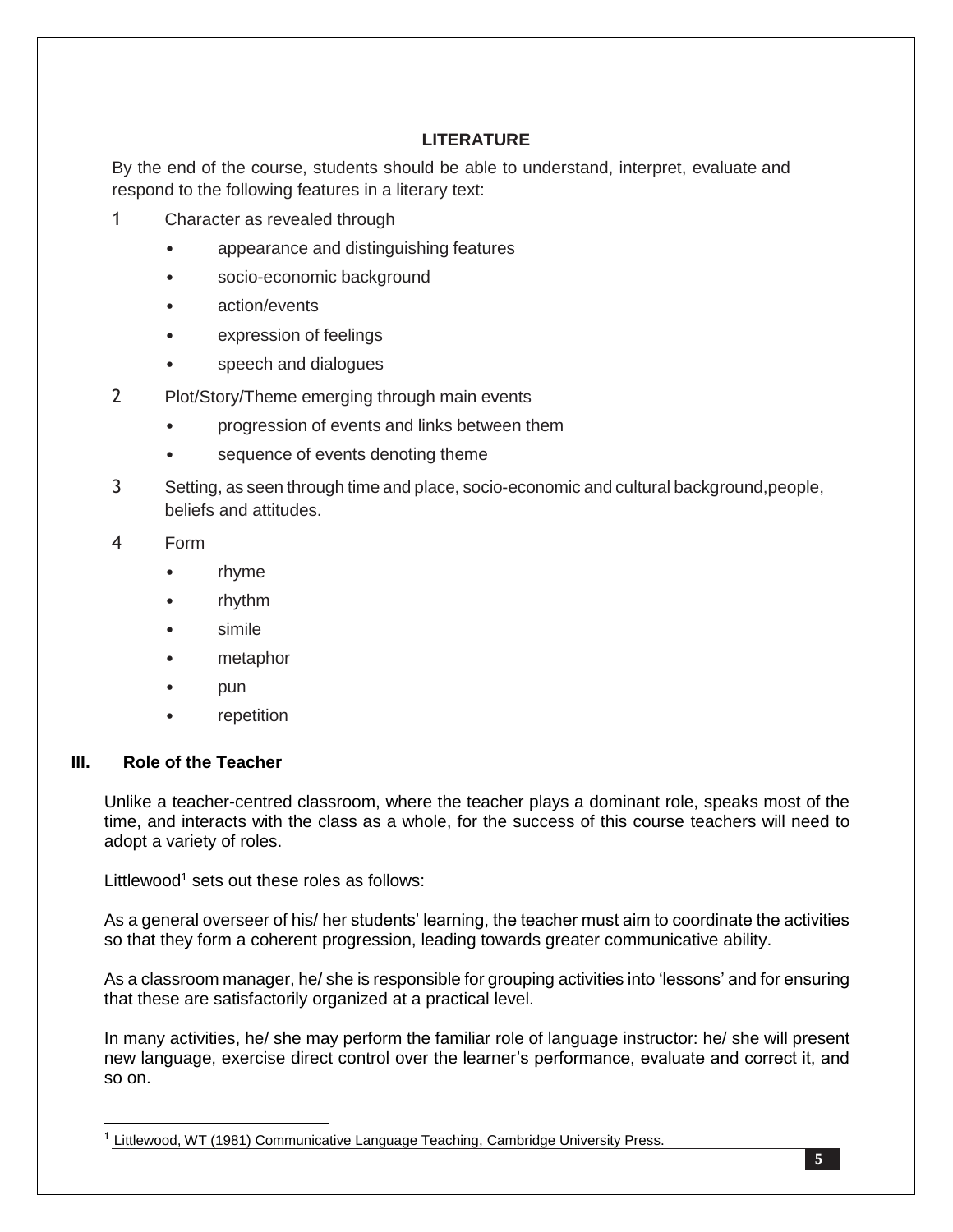In others, he/ she will not intervene after initiating the proceedings, but will let learning take place through independent activity or pair and group work.

When such an activity is in progress he may act as a consultant or adviser, helping where necessary. He/ She may also move about the classroom in order to monitor the strengths and weaknesses of the learners, as basis for planning future learning activities.

He/She will sometimes wish to participate in an activity as co-communicator with the learners. In this role, he/ she can simulate and present new language without taking the main initiative for learning away from the learners themselves.

## **IV. Classroom Procedures**

The main type of classroom organization recommended are individual work, pair work, small group work and whole class work. It has been the experience of teachers that students adapt themselves very quickly to the new classroom arrangements, and the interesting nature of the activities themselves produce discipline. The following sections give practical advice on organization of different types of classroom activities.

## **Individual Work**

When an activity is designed for individual work, students will be working mainly on their own. First, ask students to read the instructions (or read them yourself to the students). Make sure that students understand what they are expected to do, if necessary by giving an example or (preferably) asking one of the students to give an example. Then set them to do the activity.

While students do the activity, the teacher can move around the classroom, making sure that everything is going smoothly and giving individual help where it is needed. Do not interfere too much; remember that too much interruption and correction may discourage students.

Students will work at different speeds, so they will not all finish at the same time. The easiest solutions to this is to ask students who have finished to compare their answers with their neighbours. Call the class together again when the majority of them have finished activity, even if some are still working on it. The activity can then be checked by asking students to give their answers. The teacher needn't act as the 'judge', but instead can ask other students whether they agree. This checking procedure keeps all students involved, and gives the slower ones a chance to catch up.

## **Pair Work**

As with individual work, you first need to make sure that students understand the instructions. Once the activity is clear, you will then have to arrange the class in pairs. Usually it is easiest if a student pairs up with the person sitting at the same desk. (You may have to move one or two if they are on their own.)

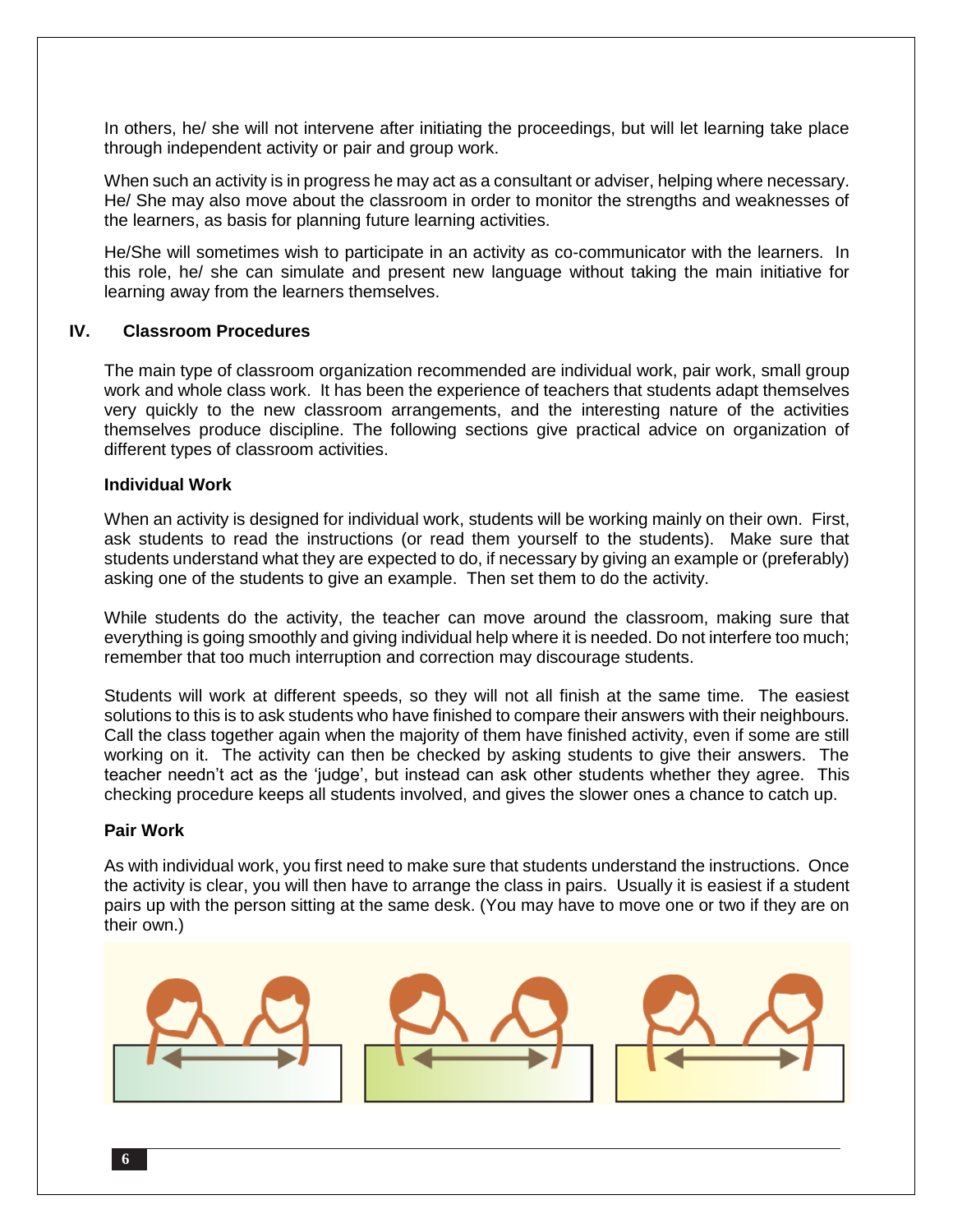Sometimes it will be necessary to have three working together, but this should not seriously affect their work.



If your class is very crowded, with most students sitting three to a desk, one row may turn to face those behind to form three pairs.



Once students have settled down to work, circulate round the classroom, observing and listening to them, and giving help to those who need it. As with individual work, resist the temptation to interfere too much!

You many find it useful to set a time limit for fair work activity. This can help to focus the students' attention and provide a challenge, as well as simplifying management of the class. If you wish to do this, tell them the time limit before they begin, and be prepared to extend or reduce it you find you have misjudged the time required.

In many pair work tasks, checking can be carried out in the same way as for individual work by the teacher eliciting answers from the students. Sometimes, though, it may be better for one or more pairs of students to report back their conclusions to the rest of the class, possibly with class discussion.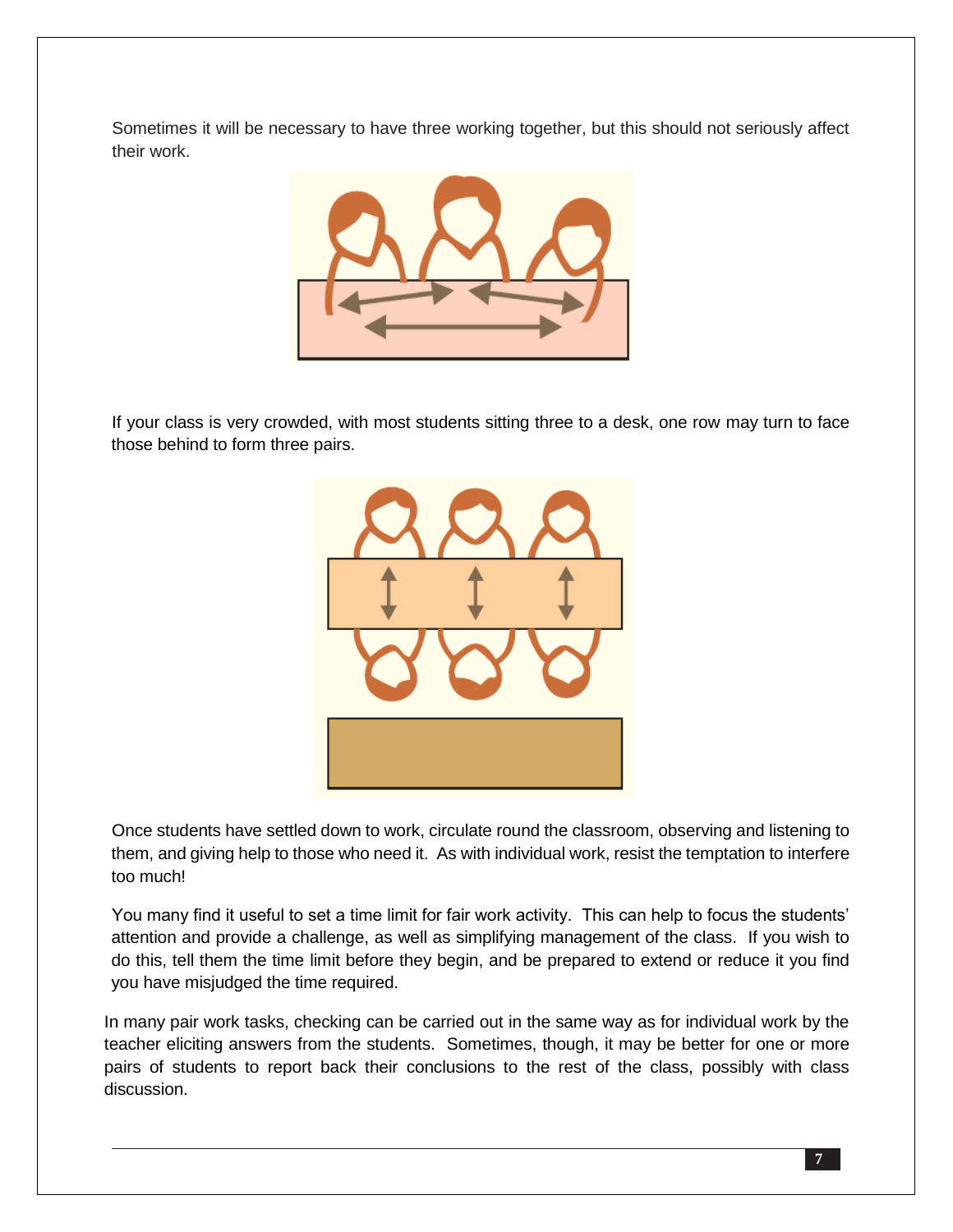# **Group work**

Usually, group work, involves four students but a times it may extend to five or six or even more. Four, however, is a more convenient number or most classroom situations.

The general procedure for group work is the same as for pair work, that is:

- instructions for the whole class
- organization of the groups
- group activity while the teacher circulates
- feedback and checking for the whole class

The major difference is that the organization of the groups needs more care. It is fairly simple to form groups of four by asking students to turn and face those behind.



However, you may feel that some changes are required to achieve a balance in some of the groups. In this case, move only a few students from one group to another. When the groups move over to the feedback and checking stage, you may make it more interesting by asking a student to chair the inter-group discussion.

## **Whole Class Work**

Whole class work, of course, is necessary for maters such as formal instruction (e.g. the format of formal and informal letters), for "warm-up" activities, for class discussion, for "class review" sessions at the close of pair work or group work. During the whole class work, the teacher is in her traditional role.

# **V. Handling Pair Work and Small Group Work (PW/SGW)**

## Introducing and Demonstrating

After a brief explanation of what is to be done, always demonstrate the activity. You have these options: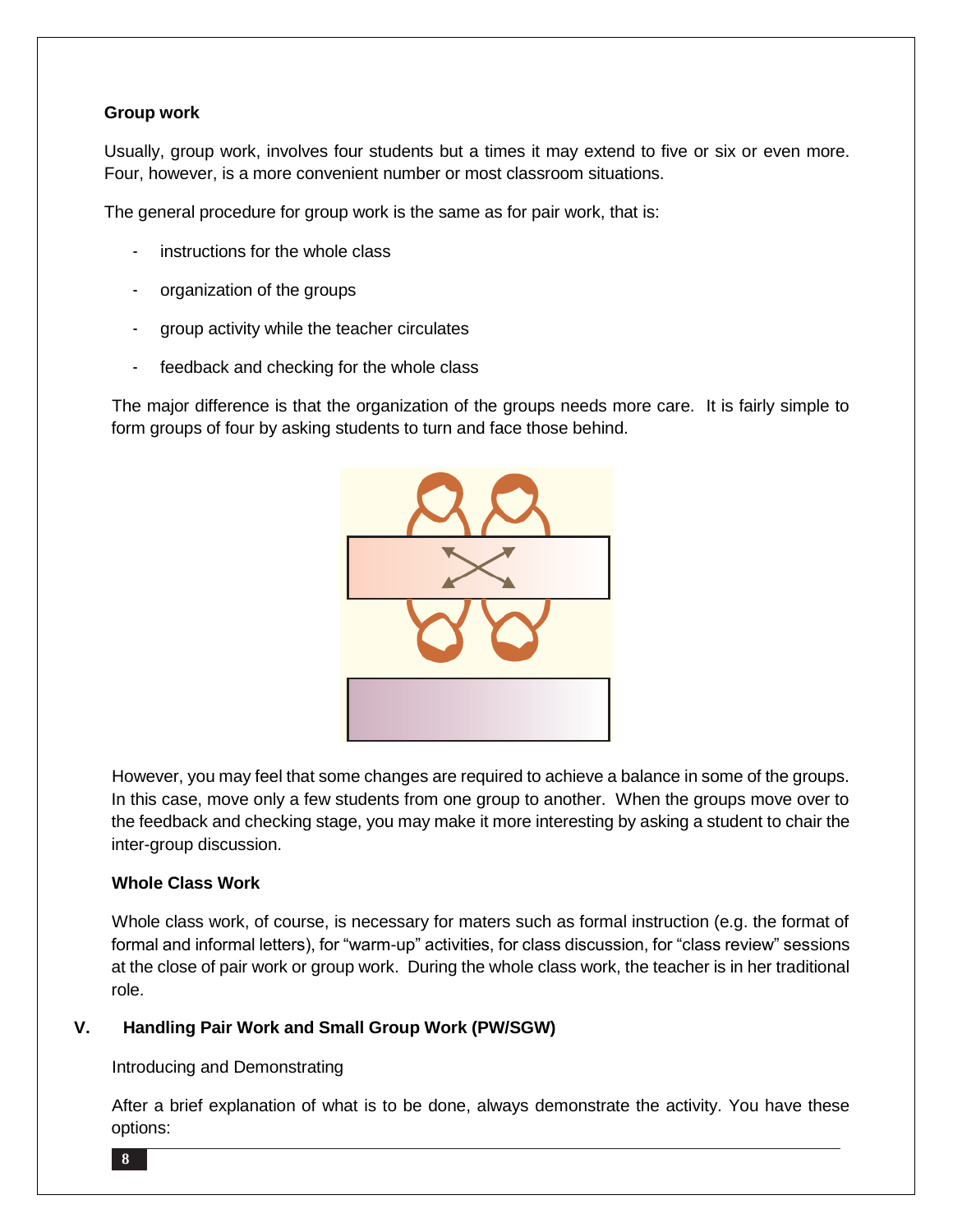- The teacher takes both (for all) parts.
- The teacher takes one part, while one or more students take the other parts.
- Two or more students take different parts.

In selecting students to help demonstrate an activity, always select those who will demonstrate it well. Also, choose students from different parts of the classroom (particularly from the back), so that they will have to speak loudly in order to be heard. (Don't choose students sitting side-by-side, or they will speak so softly to each other that nobody else will hear!) Don't allow this phase to take too much time – two or three minutes is usually enough.

# **Organising**

This has largely been covered in the Section B.3. above. A few additional points:

- There is no need to move chairs and desks, and only a very few students will need to move places. For the most part, students simply face in a different directions in order to form pairs and small groups.
- The teacher is responsible for deciding who is to work with whom. (Don't leave it to students to decide, or the result will be confusion.)
- You may also prefer to allocate roles yourself, e.g. "When pairs, the one nearest the window is A, the other is B."
- If you have not used PW/SGW before, expect a little, noise and excitement at first! But students quickly get used to the new procedures and soon settle down with minimum noise and fuss.

# **Managing**

While students are actually doing the PW/SGW activity, the teacher has an important role to play. It is vital to move round the class, listening in on PW / SGW and helping / advising where necessary. Be careful, of course, not to "take over" the activity by intervening too strongly. (students need the English practice, not you!) Sometimes it is advisable to just 'hover' at a distance while moving round the class, simply checking that students are actually doing the activity. Make sure that you distribute your attention evenly over the course of a term; and give particular help and attention to weaker students.

# **Concluding**

At the close of a PW/SGW activity, bring the whole class together. You may wish to ask a pair or group to demonstrate at the front of the class. (Ask weaker pairs or groups to demonstrate, too. This can be a powerful confident-builder). Alternatively, you may find a brief class discussion profitable, in which students exchange experiences that have arisen from the activity itself, e.g. a problem they have encountered, a good idea someone came up with, something they did not understand. Be careful not to allow this conclusion phase to take too much time  $-5$  minute is plenty.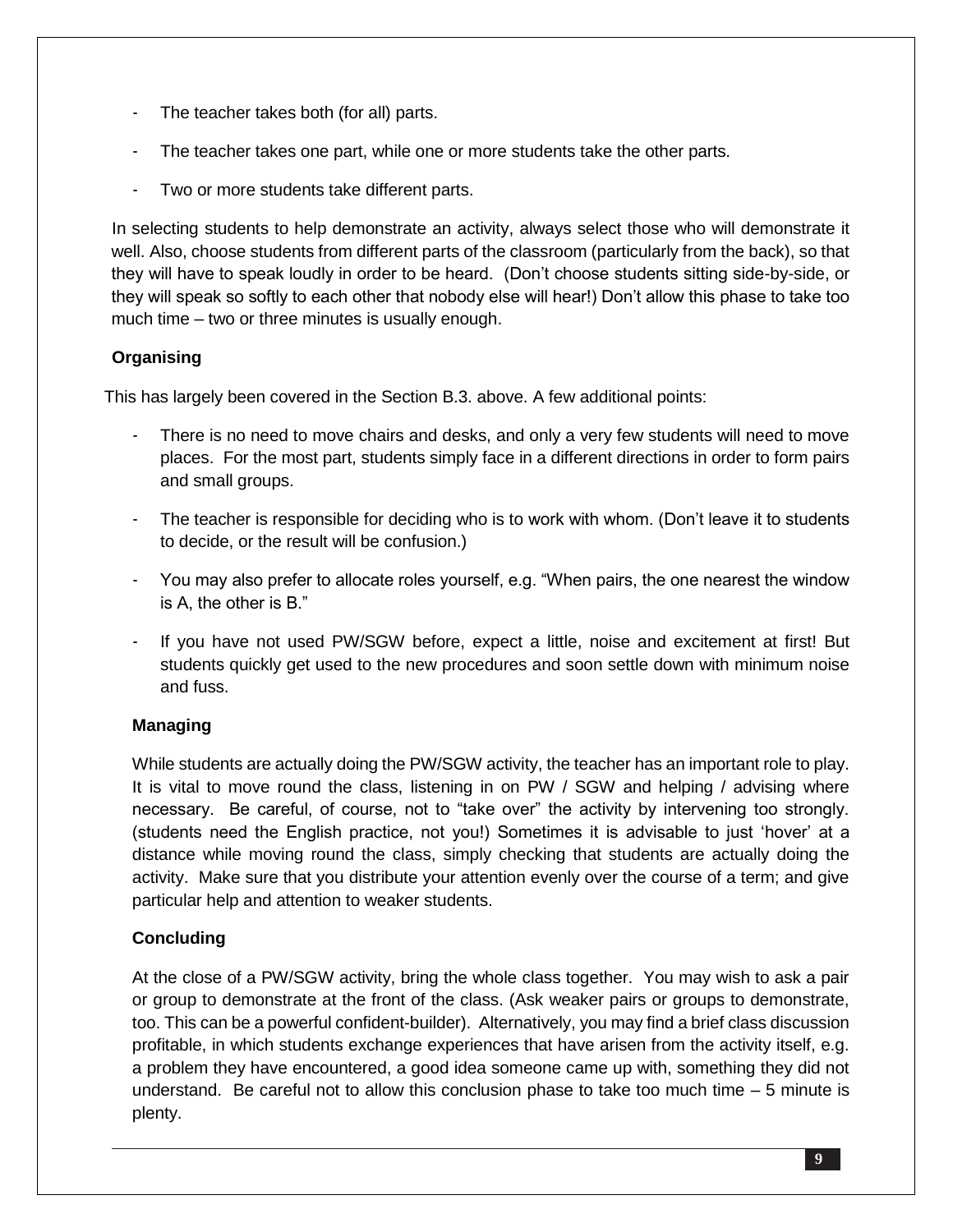Many teachers view with alarm the prospect of pairwork and small group work with a large number of students. The following are concerns commonly expressed together with the responses of experienced teachers:

# **VI. Some questions and answers about Pair Work and Small Group Work**

For many teachers, the prospect of PW/SGW with large numbers of students in a class is viewed with alarm. To help such teachers, the following are concerns expressed, followed by responses that have been given by other teachers.

## **Teachers' concerns about PW/SGW**

- It is difficult for the teacher to check whether all students are doing the activity, and (if so) whether they are producing correct and suitable English.
- More proficient pupils are held back by weaker pupils.
- Noise levels are high.
- It is not right for the teacher to withdraw from a position of "central control"
- PW/SGW will be rejected by other teachers, parents and by the students themselves as a waste of time and frivolous.

## **Responses to these Concerns**

- In traditional teacher-led classes, often individual students are not actively participating, but the teacher remains unaware of this, if a sufficient students seem to be 'following the lesson'.
- Noise is a necessary element of good language learning  $-$  as it is in a Music lesson. It is not so much noise itself that some teachers are concerned about, but the **amount** of noise. There is no easy answer to this question, since a lot depends on the individual teacher's relationship with the class. Certainly a clear introduction to and demonstration of the task will ensure that PW/SGW gets off to a good start, with no fuss and confusion. And the challenge of the task itself should ensure that students are busily engaged in English. It is for the teacher to make it quite clear to the class what amount of noise is acceptable, and to make sure that noise is kept to that level. If noise levels do get too high for comfcort, the "noisy approach" (i.e. the teacher shouting to get less noise) is unlikely to work for any more than a short while. Instead, try the "quiet approach", i.e. train your students to recognize that when your hand is raised, they must raise theirs and be more quiet. On occasions, you may have to speak to particularly noisy and excited groups. Please do not let the prospect of some degree of noise put you off PW/SGW. If students are to learn to use English, then they must communicate with each other, not just you. And if they are to communicate, then there will be a certain amount of positive, beneficial noise. Welcome it as a sign that your students are growing in confidence and fluency in English.
- It is perfectly true that in PW/SGW the teacher cannot judge whether all students are producing correct and suitable English. (Of course, this is equally true of a teacher-led classroom where one student is speaking (to you), and all the others are silent.) But we need to accept that making mistakes in language is not only normal, but is actually necessary if a learner is to make progress. Advice on what to do about students' mistakes when speaking in PW/SGW is given in Section C.6.
- P/SGW encourages all students, even the shy ones, to participate actively. Because they feel they are not "on show" in front of the whole class, they feel to experiment with the language, trying out newly-acquired forms.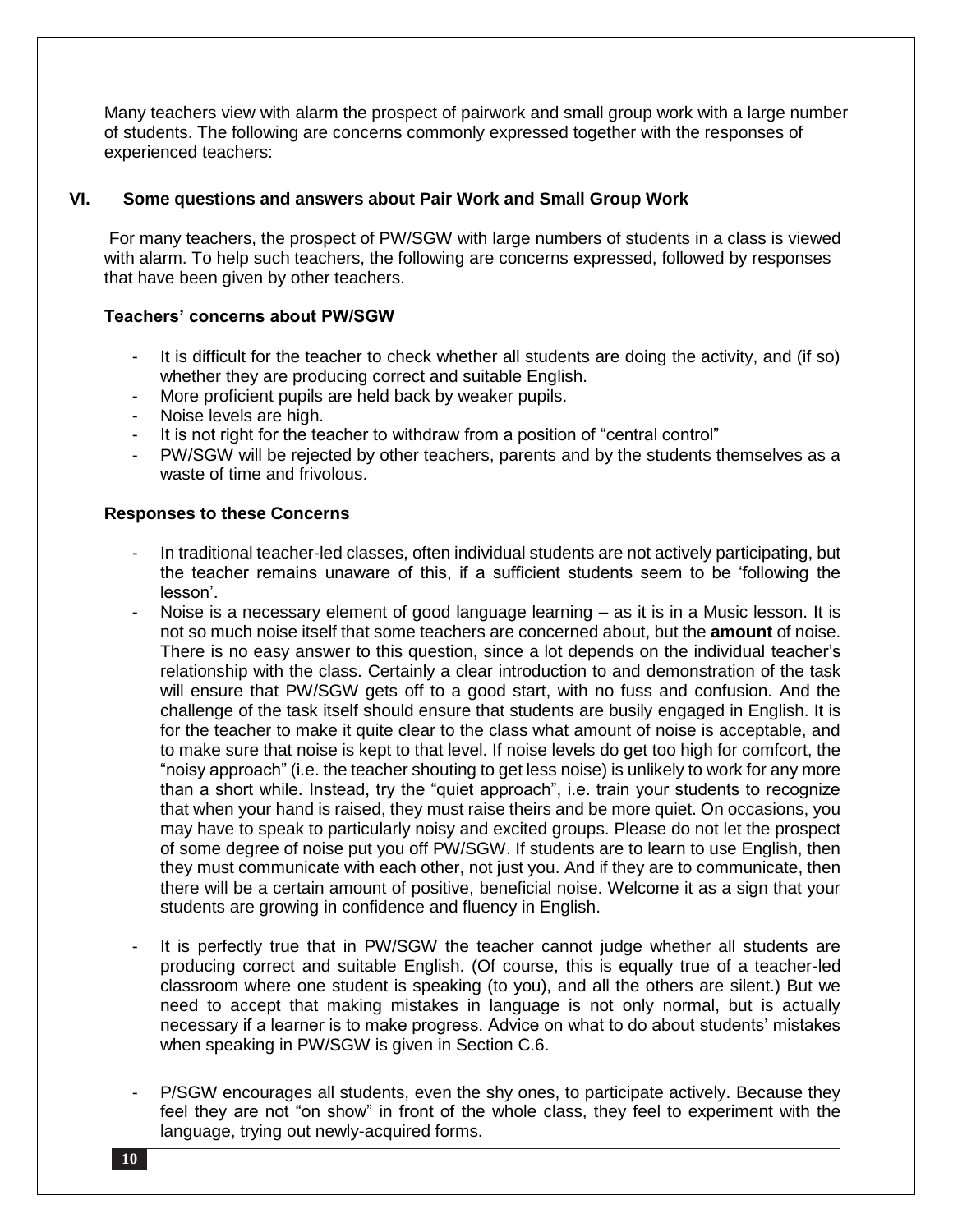- Much research in psycholinguistics in recent years has indicated that peer interaction of this kind in language classes is frequently highly successful. Not all students, even those in the same class, have precisely the same stock of knowledge and understanding of the language. Students can pool ideas and often perform a task better together than they can alone. As they become more familiar with PW/SGW, they learn to handle activities in a mature manner, sensitively correcting each other's work. In fact research shows that appropriate error correction in well graded activities is just as likely to occur between students as by the teacher in a teacher-led mode.
- If a good student is paired with a less able one, the former is likely to assume the role of a 'teacher'. This experience is often fruitful for both. The less able student has a 'personal tutor', and the good student also improves: having to explain something in simple terms is often an excellent learning experience in itself.
- If a task is well-constructed and the students appropriately prepared, the activity is often 'peer pressure' to induce reluctant group members to participate.
- PW/SGW is an attempt to encourage students to accept some of the responsibility for learning themselves. The only truly successful students are the ones who can do this. If the technique is handled well, it will soon become evident that the teacher is working just as hard as she/he does in a teacher-led mode. PW/SGW is one of a number of different techniques which a teacher can employ to accommodate students with different learning styles and for activities with different goals.

# **COMMUNICATIVE ENGLISH (Code NO. 101)**

# **CLASS – IX (2022-23) SECTION-WISE WEIGHTAGE**

| Section |                            | <b>Total Weightage</b> |
|---------|----------------------------|------------------------|
| Α       | <b>Reading Skills</b>      | 20                     |
| B       | <b>Writing Skills</b>      | 25                     |
| С       | Grammar                    | 10                     |
| D       | <b>Literature Textbook</b> | 25                     |
|         | <b>TOTAL</b>               | 80                     |

# **SECTION A: READING 20 Marks 50 Periods**

 The section will have two unseen passages with the maximum word limit of 750 words. The passages can be of any two types out of the following: literary / factual / discursive. Please refer to the Main Course Book.

Objective Type Questions (including Multiple Choice Questions), and Very Short Answer type Questions will be asked to test inference, evaluation, analysis and vocabulary in context.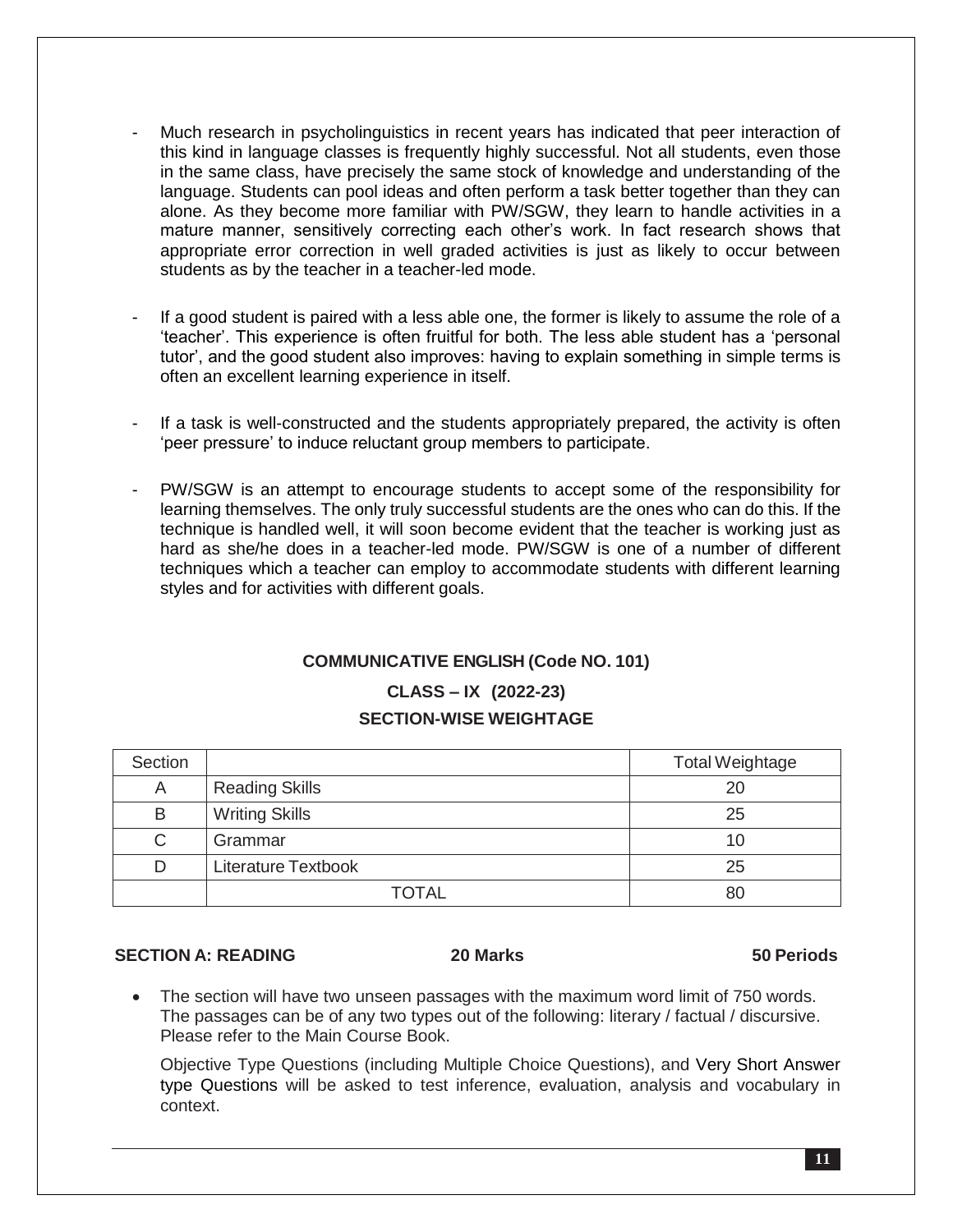# **SECTION B: WRITING SKILLS 25 Marks 60 Periods**

This section will have a variety of short and long writing tasks.

- Notice Writing for school assembly/ Resident Welfare Association/ School Events/ Classroom information etc. in maximum 50 words **3 Marks**
- Dialogue Writing in maximum 100 words **5 Marks**
- Informal Letter maximum 120 words **7 Marks**
- Paragraph on one out of two themes based on verbal or visual cues from Main Course Book in maximum 150 words **10 Marks**

## **SECTION C: GRAMMAR 10 Marks**

Grammar items will be taught and assessed over a period of time. There will be no division of syllabus for Grammar.

- 1. Tenses
- 2. Modals
- 3. Subject verb concord
- 4. Reporting
	- (i) Commands and requests
	- (ii) Statements
	- (iii) Questions
- 5. Clauses:
	- (i) Noun clauses
	- (ii) Adverb clauses
	- (iii) Relative clauses
- 6. Determiners

The above items may be tested through test types as given below:

Gap filling with one or two words to test Prepositions, Articles, Conjunctions and Tenses.

|                                                               | - - - - - - - - - - - |
|---------------------------------------------------------------|-----------------------|
| • Editing or Omission                                         | 4 marks               |
| • Sentences Reordering or Sentence Transformation in context. | 3 marks               |

#### **SECTION D: LITERATURE TEXTBOOK 25Marks 60 Periods**

**3 marks**

 Two out of three extracts from prose/poetry for reference to the context. Very Short Answer Questions will be asked to assess global comprehension and interpretation. **7 marks**

 **(Prose: 4 Marks Poetry: 3 Marks)**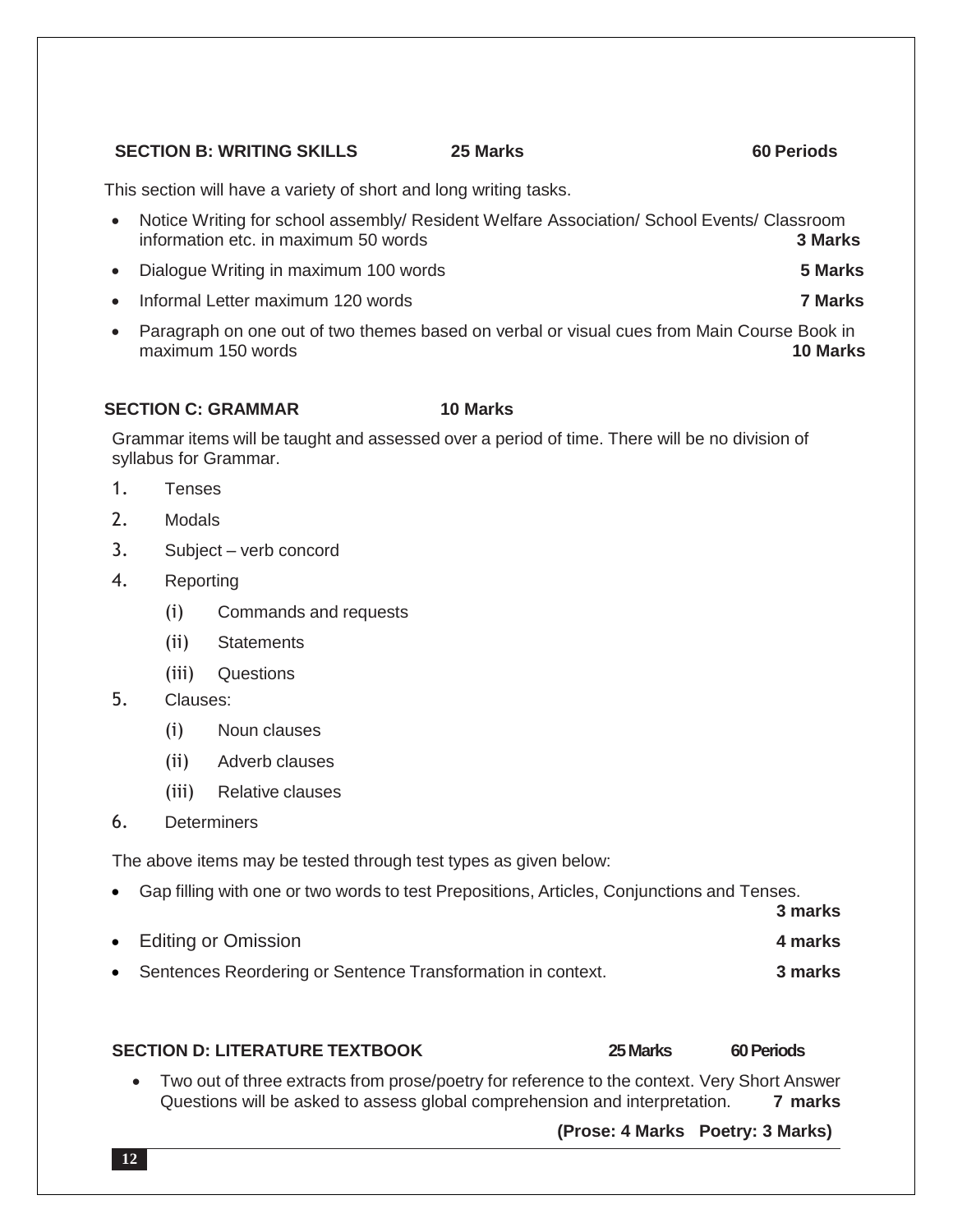- Five Short Answer type Questions out of six from the Literature Reader to test local and global comprehension of theme and ideas (30-40 words each) **5 x2 = 10 Marks**
- One out of two Long Answer type Questions to assess how the values inherent in the text have been brought out. Creativity, imagination and extrapolation beyond the text and across the texts will be assessed. This can also be a passage-based question taken from a situation/plot from the texts. (150 words). **8 marks**

**Prescribed Books:** Interact in English Series by CBSE (Available on www.cbseacademic.nic.in)

- Main Course Book (Revised Edition)
- Literature Reader (Revised Edition)
- Workbook (Revised Edition)

**NOTE:** Teachers are advised to:

- i. encourage classroom interaction among peers, students and teachers through activities such as role play, group work etc.,
- ii. reduce teacher-talk time and keep it to the minimum,
- iii. take up questions for discussion to encourage pupils to participate and to marshaltheir ideas and express and defend their views.

**Assessment of Listening and Speaking Skills: 50 Periods Guidelines for the Assessment of Listening and Speaking Skills are given at Annexure I.**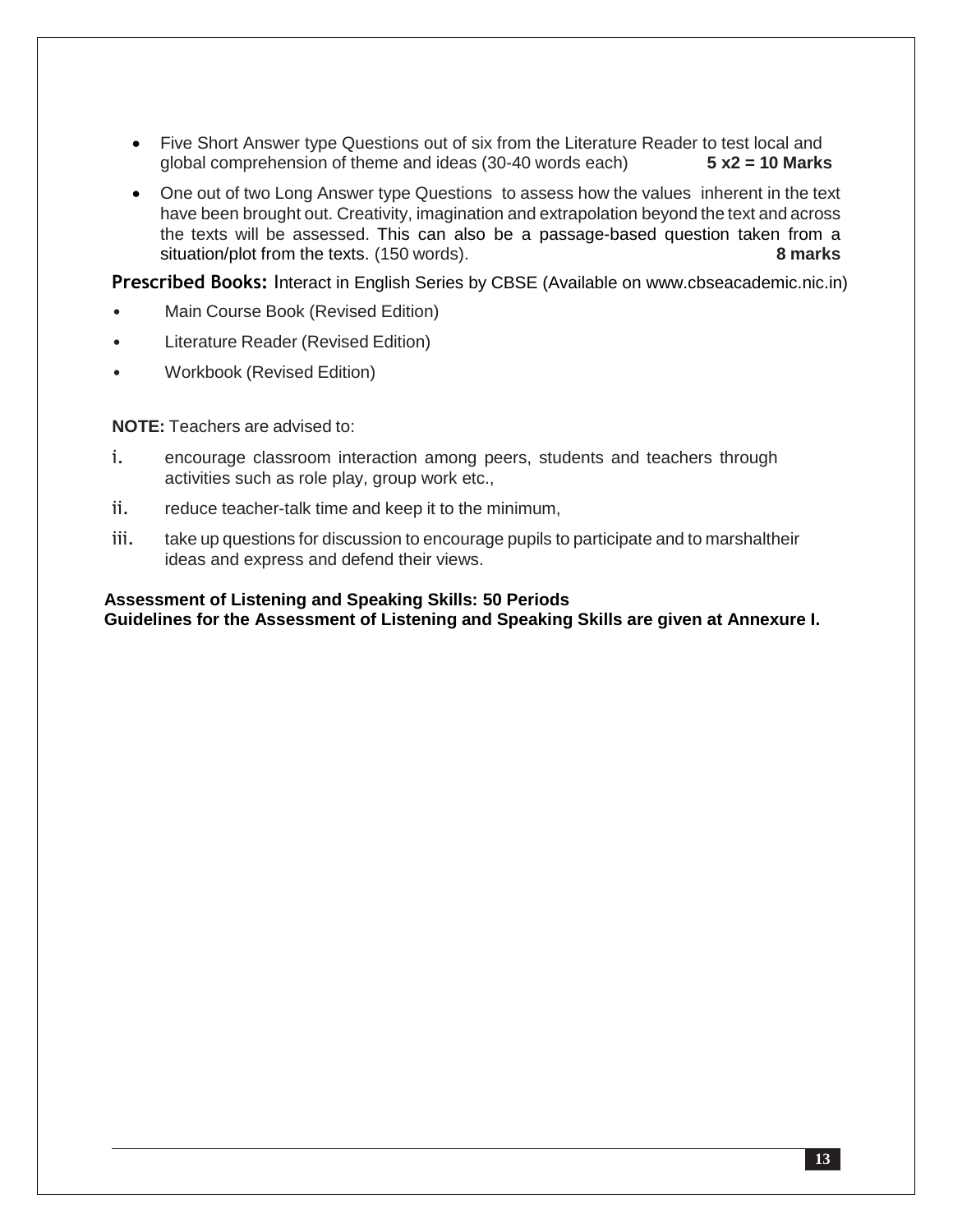| Question Paper Design (2022-23)<br>English Communicative (CODE NO. 101)<br><b>CLASS IX</b> |                                                                                                                                                                                                                                                                                                                                                                                                                                                                               |             |  |  |  |  |
|--------------------------------------------------------------------------------------------|-------------------------------------------------------------------------------------------------------------------------------------------------------------------------------------------------------------------------------------------------------------------------------------------------------------------------------------------------------------------------------------------------------------------------------------------------------------------------------|-------------|--|--|--|--|
|                                                                                            | <b>TIME: 3 Hours</b><br>Max. Marks: 80                                                                                                                                                                                                                                                                                                                                                                                                                                        |             |  |  |  |  |
| S.No                                                                                       | <b>Competencies</b>                                                                                                                                                                                                                                                                                                                                                                                                                                                           | % Weightage |  |  |  |  |
| 1<br>$\overline{2}$                                                                        | Demonstrative Knowledge + Understanding<br>(Knowledge based simple recall questions, to know<br>specific facts, terms, concepts, principles or theories,<br>define, or recite,<br>identify,<br>information,<br>Comprehension - to be familiar with meaning and to<br>understand<br>conceptually, interpret,<br>compare,<br>contrast, explain, paraphrase information)<br>Conceptual Application (Use abstract information in<br>concrete situation, to apply knowledge to new | Upto 30%    |  |  |  |  |
|                                                                                            | situations; use given content to interpret a situation,<br>provide an example or solve a problem)                                                                                                                                                                                                                                                                                                                                                                             | Upto $35%$  |  |  |  |  |
| $\overline{3}$                                                                             | Formulation Analysis, Evaluation and Creativity<br>Analysis & Synthesis- classify, compare, contrast, or<br>differentiate between different pieces of information;<br>organize and/or integrate unique pieces of information<br>from a variety of sources.                                                                                                                                                                                                                    | Upto $35%$  |  |  |  |  |
|                                                                                            | Total                                                                                                                                                                                                                                                                                                                                                                                                                                                                         | 100%        |  |  |  |  |

**For the details of Internal Assessment of 20 marks, please refer to the circular no.**

**Acad-11/2019, dated March 06,2019.**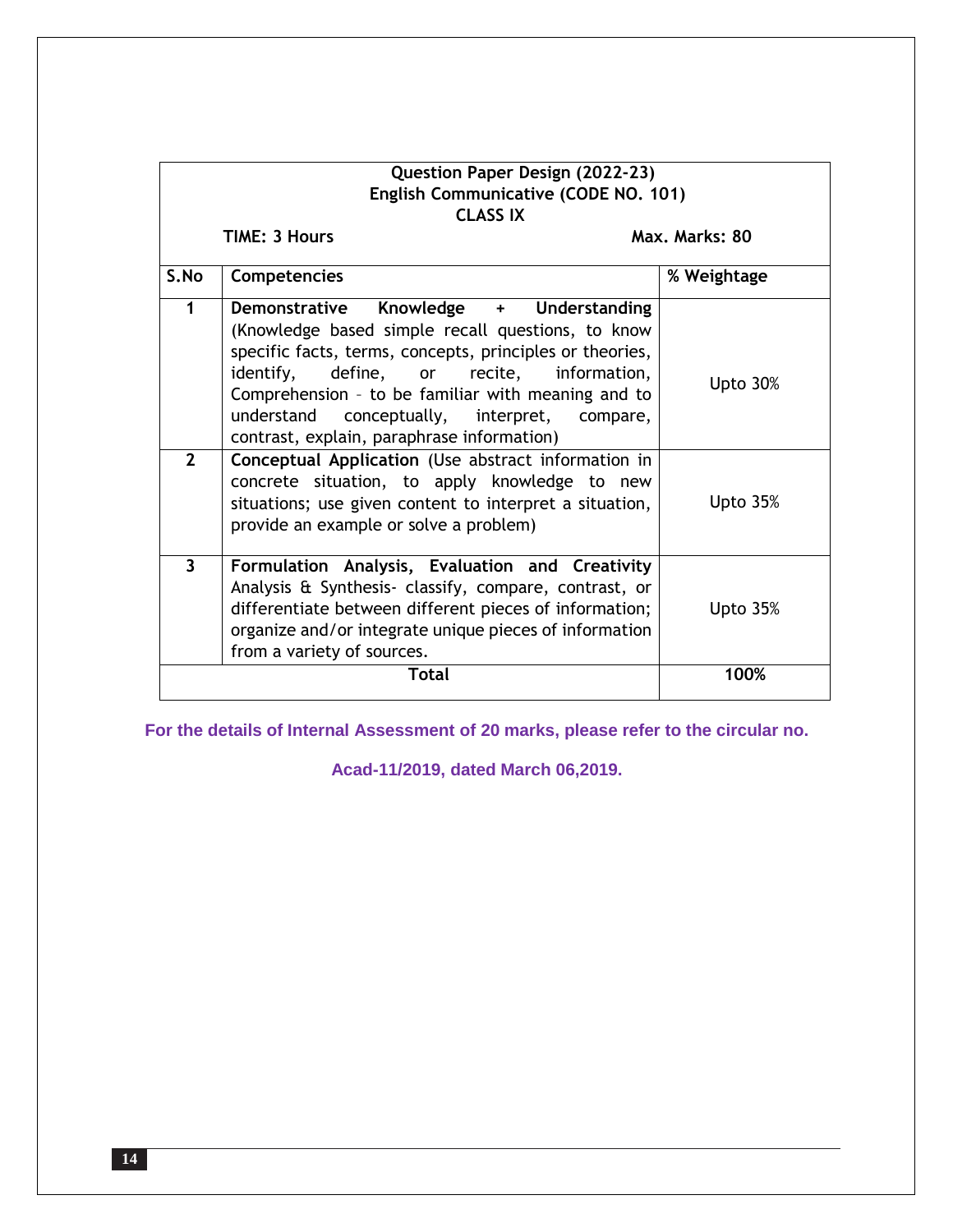# **Annexure I**

#### **Guidelines for Assessment of Listening and Speaking Skills (ALS)**

ALS is a component of the Subject Enrichment Activity under Internal Assessment. ALS must be seen as an integrated component of all four language skills rather than a compartment of two. Suggested activities, therefore, take into consideration an integration of the four language skills but during assessment, emphasis will be given to speaking and listening, since reading and writing are already being assessed in the written exam.

## **Assessment of Listening and Speaking Skills: (5 Marks)**

- **i. Activities:**
	- Subject teachers must refer to books prescribed in the syllabus.
	- In addition to the above, teachers may plan their own activities and create their own material for assessing the listening and speaking skills.
- **ii. Parameters for Assessment:** The listening and speaking skills are to be assessed on the following parameters:
	- a. Interactive competence (Initiation & turn taking, relevance to the topic)
	- b. Fluency (cohesion, coherence and speed of delivery)
	- c. Pronunciation
	- d. Language (grammar and vocabulary)

#### A suggestive rubric is given below:

| . . - - ອອ         |                                                                                                                                                                                        |                                                                                                                                                                 |                                                                                                                                                                                                                     |                                                                                                                                                       |                                                                                                                                                        |
|--------------------|----------------------------------------------------------------------------------------------------------------------------------------------------------------------------------------|-----------------------------------------------------------------------------------------------------------------------------------------------------------------|---------------------------------------------------------------------------------------------------------------------------------------------------------------------------------------------------------------------|-------------------------------------------------------------------------------------------------------------------------------------------------------|--------------------------------------------------------------------------------------------------------------------------------------------------------|
| <b>Interaction</b> | 1.<br>Contributions are<br>mainly unrelated<br>to those of other<br>speakers<br>Shows hardly any<br>initiative in the<br>development of<br>conversation<br>Very limited<br>interaction | 2.<br>• Contributions<br>often<br>are<br>unrelated<br>to<br>those of<br>the<br>other speaker<br>• Generally<br>passive in the<br>development of<br>conversation | 3.<br>Develops<br>$\bullet$<br>interaction<br>adequately,<br>makes<br>however<br>minimal effort<br>to initiate<br>conversation<br><b>Needs</b><br>٠<br>constant<br>prompting to<br>take turns                       | 4.<br>Interaction is<br>adequately<br>initiated<br>and develop<br>Can take turn<br>but needs<br>little<br>prompting                                   | 5.<br>Can initiate &<br>$\bullet$<br>logically develop<br>simple<br>conversation on<br>familiar topics<br>Can take turns<br>$\bullet$<br>appropriately |
| Pronunciation      | Insufficient<br>$\bullet$<br>accuracy in<br>pronunciation;<br>many<br>grammatical<br>errors<br>Communication<br>$\bullet$<br>is severely<br>affected                                   | Frequently<br>unintelligible<br>articulation<br>Frequent<br>$\bullet$<br>phonological<br>errors<br>Major<br>$\bullet$<br>communication<br>problems              | Largely correct<br>pronunciation &<br>clear<br>articulation<br>except<br>occasional<br>errors<br>Some<br>expressions<br>cause stress<br>without<br>compromising<br>with<br>understanding<br>of spoken<br>discourse. | Mostly correct<br>pronunciation<br>& clear<br>articulation<br>Can be clearly<br>understood<br>most of the<br>time; very few<br>phonological<br>errors | Can pronounce<br>correctly &<br>articulate clearly<br>Is always<br>$\bullet$<br>comprehensible<br>: uses<br>appropriate<br>intonation                  |